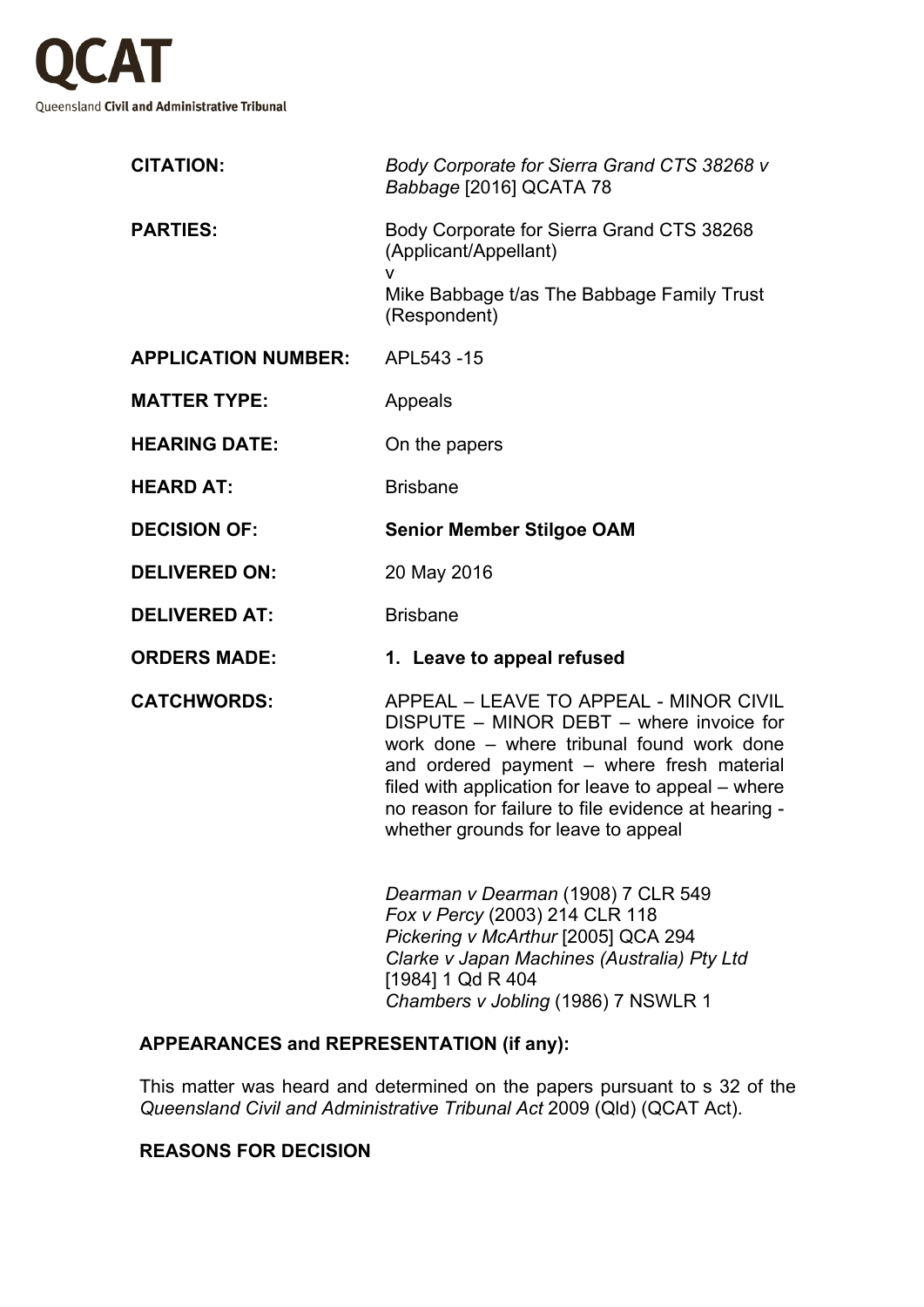- [1] On 20 February 2013, Mike Babbage t/as The Babbage Family Trust sent an invoice to Body Corporate for Sierra Grand CTS 38268 for \$4,087.60 for work done on 3 December 2012. The body corporate did not pay the invoice so, on 25 November 2014, Mr Babbage filed a minor debt claim for that sum. After a few false starts, the tribunal heard the dispute on 26 November 2015 and found in favour of Mr Babbage.
- [2] The body corporate wants to appeal that decision. Because this is an appeal from a decision of the tribunal in its minor civil disputes jurisdiction, leave is necessary.<sup>1</sup> Leave to appeal will usually be granted where there is a *reasonable argument* that the decision is attended by error, and an appeal is necessary to correct a *substantial injustice* to the applicant caused by that error.<sup>2</sup>
- [3] The body corporate says that, at the hearing, it was advised that it should have obtained a statutory declaration from Ms Hare, the building manager at the time. It now has that declaration which, it says, proves that Mr Babbage did not do the work for which he billed.
- [4] The appeals tribunal will only accept fresh evidence if it was not reasonably available at the time the proceeding was heard and determined. Ordinarily, an applicant for leave to adduce such evidence must satisfy three tests. Could the parties have obtained the evidence with reasonable diligence for use at the trial? If allowed, would the evidence probably have an important impact on the result of the case? Is the evidence credible?<sup>3</sup>
- [5] An application for leave to appeal is not, and should not be, an attempt to shore up the deficiencies of a party's case at the initial hearing. The tribunal did ask if the body corporate had a statement from Ms Hare<sup>4</sup>. Mr Baran, for the body corporate, told the tribunal<sup>5</sup> "we can probably get one off her". The tribunal, correctly, observed that the hearing was today.<sup>6</sup> There was no invitation from the tribunal to get a statement from Ms Hare at some later time.
- [6] As I have previously observed, Mr Babbage issued the invoice in February 2013. He issued the claim in November 2014. On 13 August 2015, the tribunal set aside a default decision. The dispute was listed for hearing on 8 September 2015, 25 September 2015, on 28 October 2015, and, finally, on 26 November 2015. The body corporate had ample time to obtain a statement from Ms Hare. The fact that she was no longer employed is not a good enough reason for the body corporate's failure to do so. The body corporate has not explained why Ms Hare's statement was not available earlier. That evidence should not be admitted and the application for leave to appeal must proceed on the basis of the evidence before the tribunal.

<sup>1</sup>  $QCAT$  Act, s  $142(3)(a)(i)$ .<br>  $QCAT$  Act, a  $142(3)(a)(i)$ .

<sup>2</sup> *Pickering v McArthur* [2005] QCA 294 at [3].

<sup>3</sup> *Clarke v Japan Machines (Australia) Pty Ltd* [1984] 1 Qd R 404 at 408.

<sup>4</sup> Transcript page 1-23, lines 22 – 24.

<sup>5</sup> Transcript page 1-23, line 30.

<sup>6</sup> Transcript page 1-23, line 32.